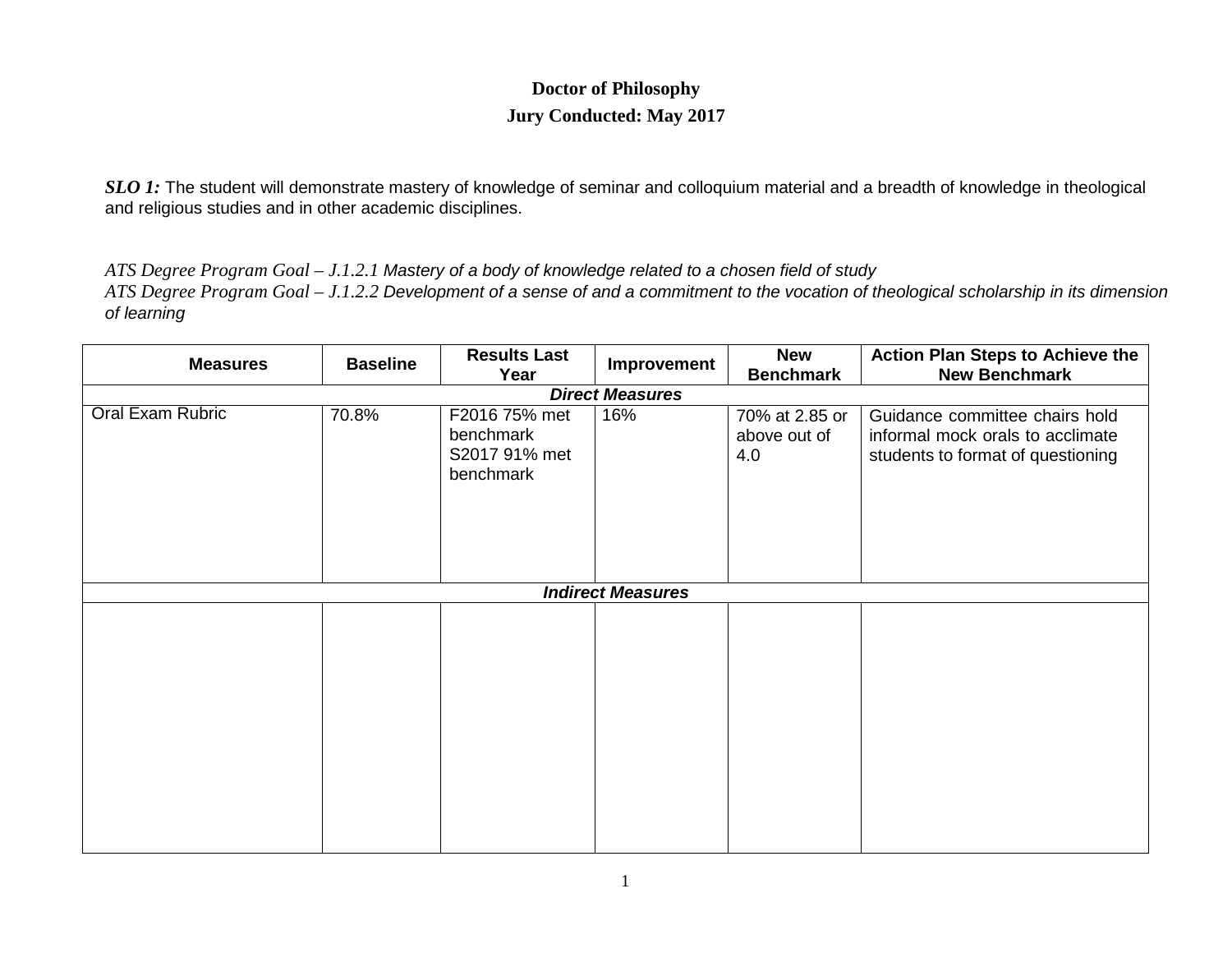*SLO 2:* The student will demonstrate excellence in research.

## *ATS Degree Program Goal –J.1.2.1 Excellence in designing, implementing, and reporting research*

*ATS Degree Program Goal – J.1.2.2 Development of a sense of and a commitment to the vocation of theological scholarship in its dimension of research*

| <b>Measures</b>                                                          | <b>Baseline</b> | <b>Results Last</b><br>Year                                                                                         | Improvement    | <b>New</b><br><b>Benchmark</b>                          | <b>Action Plan Steps to Achieve the</b><br><b>New Benchmark</b>                                                                                      |  |  |
|--------------------------------------------------------------------------|-----------------|---------------------------------------------------------------------------------------------------------------------|----------------|---------------------------------------------------------|------------------------------------------------------------------------------------------------------------------------------------------------------|--|--|
| <b>Direct Measures</b>                                                   |                 |                                                                                                                     |                |                                                         |                                                                                                                                                      |  |  |
| <b>Dissertation Defense Rubric</b>                                       | 66.8%           | F2016 71.4% met<br>benchmark<br>$(N = 7)$<br>S2017 100% met<br>benchmark<br>$(N = 4)$                               | 4.6%<br>33.2%  | 70% at 3.25 or<br>above out of<br>4.0                   | Communication of expectations by<br>making rubric available to students<br>on website                                                                |  |  |
| Number of student paper<br>presentations at academic<br>society meetings | 8%              | F2015-S2016<br>7.38% (9/122)<br>presented 13<br>papers<br>F2016-S2017<br>$9.2\%$ (12/131)<br>presented 11<br>papers | $-62%$<br>1.2% | 10% of<br>nonrepeating<br>headcount in<br>academic year | Faculty encourage students during<br>seminars<br>Presentation submission deadlines<br>are published in monthly newsletter<br>to students and faculty |  |  |
| <b>Indirect Measures</b>                                                 |                 |                                                                                                                     |                |                                                         |                                                                                                                                                      |  |  |
|                                                                          |                 |                                                                                                                     |                |                                                         |                                                                                                                                                      |  |  |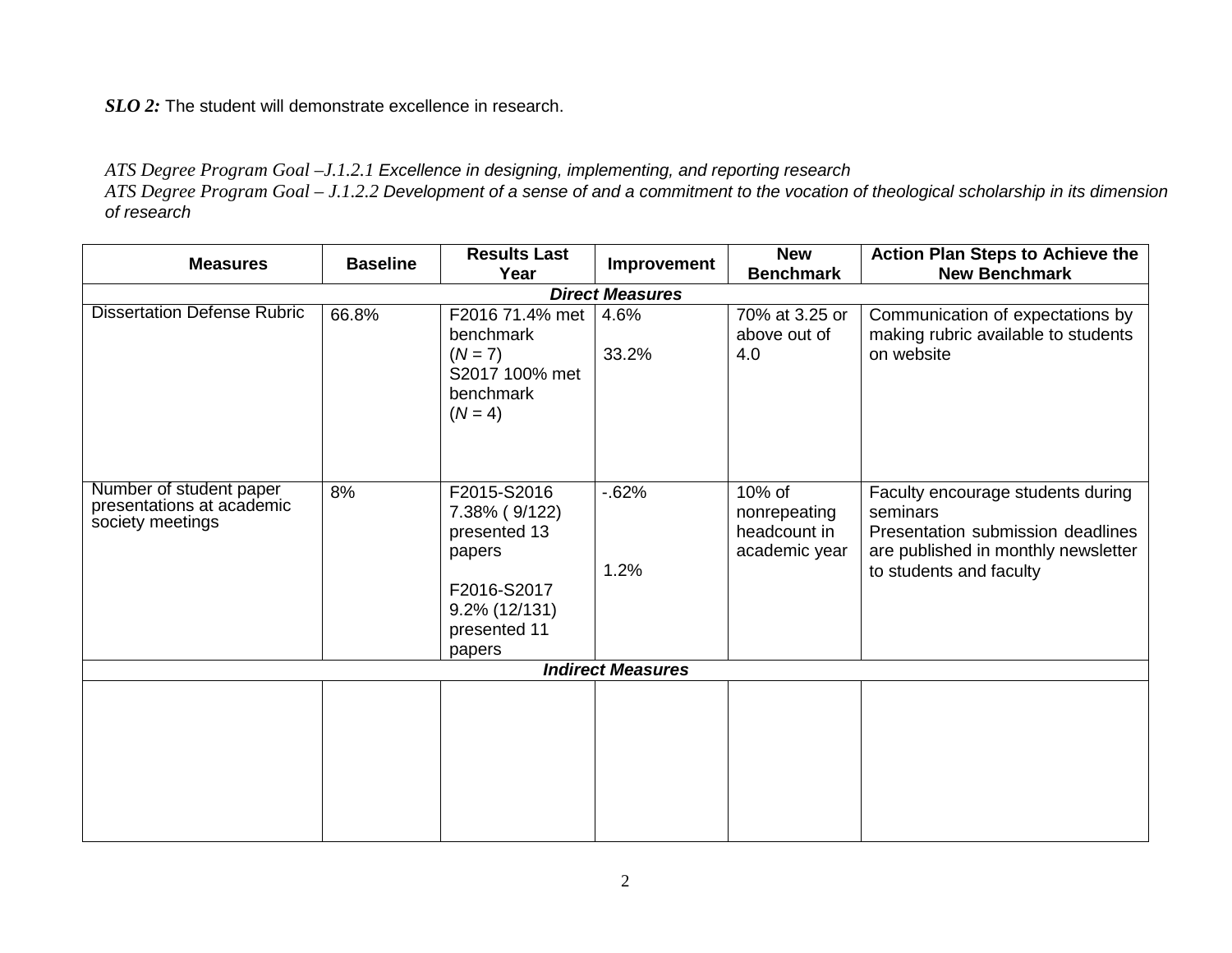*SLO 3*: The student will demonstrate proficiency in imparting the knowledge of the chosen field through teaching and other communication skills.

*ATS Degree Program Goal –J.1.2.1 Advance theological understanding for the sake of church, academy, and society*

*ATS Degree Program Goal – J.1.2.2 Development of a sense of and a commitment to the vocation of theological scholarship in its dimension of teaching*

| <b>Measures</b>                                 | <b>Baseline</b>                                               | <b>Results Last</b><br>Year                                                        | Improvement | <b>New</b><br><b>Benchmark</b>       | <b>Action Plan Steps to Achieve the</b><br><b>New Benchmark</b>                                                                                                                                                                                                                                                        |  |  |
|-------------------------------------------------|---------------------------------------------------------------|------------------------------------------------------------------------------------|-------------|--------------------------------------|------------------------------------------------------------------------------------------------------------------------------------------------------------------------------------------------------------------------------------------------------------------------------------------------------------------------|--|--|
| <b>Direct Measures</b>                          |                                                               |                                                                                    |             |                                      |                                                                                                                                                                                                                                                                                                                        |  |  |
| <b>Teaching Presentation</b><br><b>Rubric</b>   | 75.7%                                                         | F2016 11% met<br>the benchmark<br>S2017 Rubrics<br>will be juried<br>during F2017. | $-64.7%$    | 70% at 2.7 or<br>above out of<br>3.0 | New professor with different<br>expectations led class. Student<br>difficulty with writing correct lesson<br>aims affected teaching<br>presentations, as did limitations in<br>movement as students recorded.<br>Changes in lesson plan rubric<br>language to match lecture<br>language should promote<br>improvement. |  |  |
| Number of students<br>teaching contract courses | 2015-2016<br>23% (28/122)<br>students<br>taught 79<br>courses | 2016-2017 16.8%<br>$(22/131)$ students<br>taught 53 courses                        | $-6.2%$     | 25% of<br>nonrepeating<br>headcount  | ReDOC staff forward teaching<br>applications to division chairs, and<br>the Associate Dean encourages<br>divisions to use students with ThMs<br>as instructors or co-teachers of<br>contract courses.<br>May change emphasis from<br>contract courses to teaching<br>sessions of mentor's courses.                     |  |  |
| <b>Indirect Measures</b>                        |                                                               |                                                                                    |             |                                      |                                                                                                                                                                                                                                                                                                                        |  |  |
|                                                 |                                                               |                                                                                    |             |                                      |                                                                                                                                                                                                                                                                                                                        |  |  |